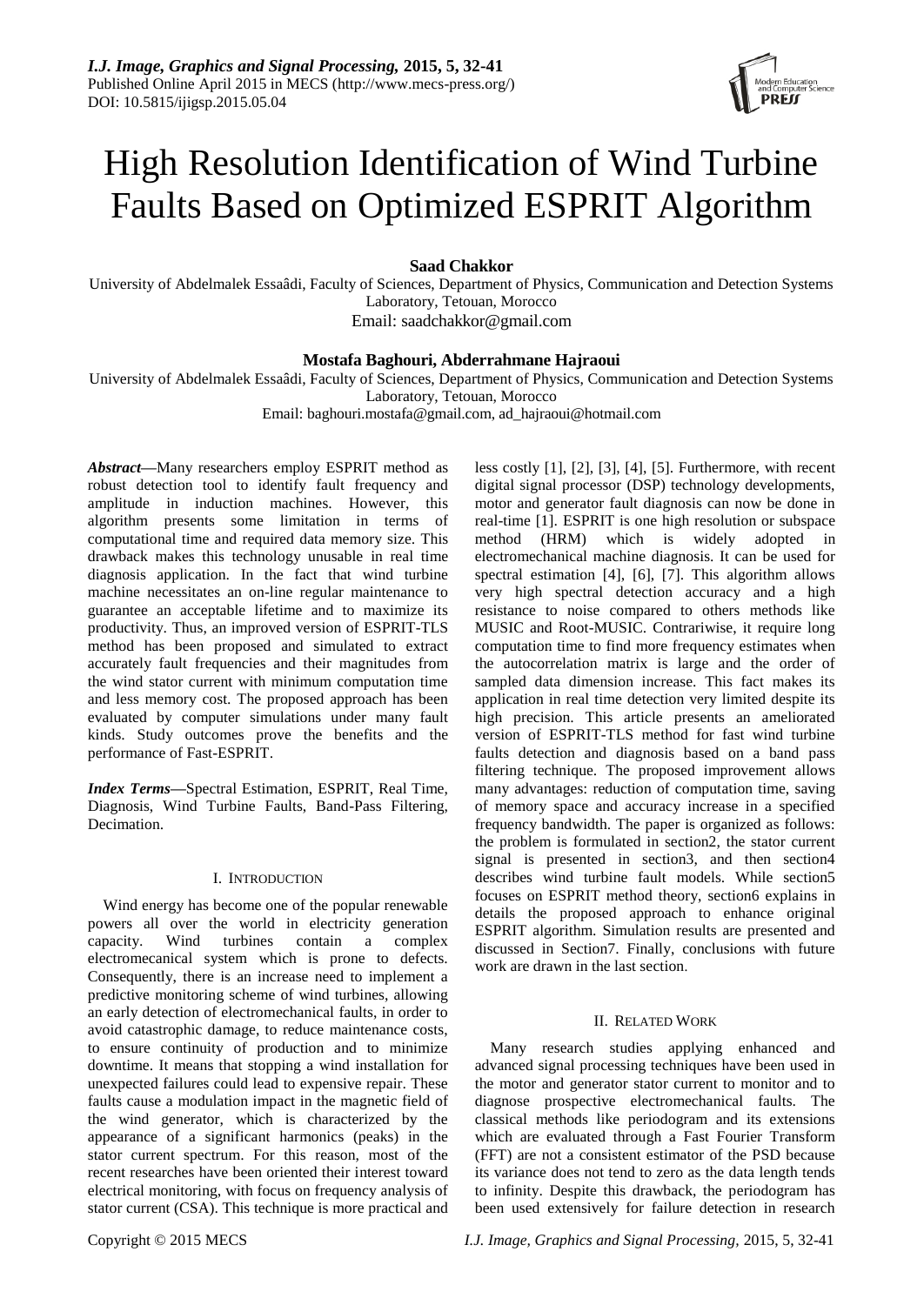works [5], [7]. The (FFT) does not give any information on the time at which a frequency component occurs. Therefore, the Short Time Fourier Transform approach (STFT) is used to remove this shortcoming. A disadvantage of this approach is the increased sampling time for a good frequency resolution [8]. The discrimination of the frequency components contained within the signal, is limited by the length of the window relative to the duration of the signal [9]. To overcome this problem, in [10] and in [11] Discrete Wavelet Transform (DWT) is used to diagnose failures under transient conditions for wind energy conversion systems by analyzing frequencies with different resolutions. This method facilitates signal interpretation because it operates with all information contained in the signal by timefrequency redistribution. One limitation of this technique that it gives a good time resolution and poor frequency resolution at high frequencies, and it provides a good frequency resolution and poor time resolution at low frequencies [5], [12]. Recently, high resolution methods (HRM) are applied to detect more frequencies with low SNR. In fact, MUSIC and ESPRIT techniques with its zooming extensions are conjugated to improve the identification of a large number of frequencies in a given range [13], [14]. In [15] a comparative performance analysis of (HRM) is made. This study has demonstrated that ESPRIT method has a high accuracy which exceeds all other algorithms even with the existence of an annoying noise. Moreover, these algorithms are based on an eigenanalysis of the autocorrelation matrix of a signal corrupted by noise. This decomposition requires a long computation time mainly when the size of the autocorrelation matrix and the number of data samples increase. In [16] a rank reduced ESPRIT technique is proposed to transform it into simplified low-complexity algorithm. However, this method presents performance deterioration mainly with the SNR decreasing and lowers harmonic amplitudes. Moreover, it has not focused on the minimization of the computational time execution for real applications. This work proposes a solution to overcome the complexity cost of ESPRIT in the purpose of its use in a real time wind turbine monitoring.

### III. STATOR CURRENT MODEL

The application of CSA technique for diagnosis of wind turbine machine requires a well previously knowledge of various frequency and amplitudes components in stator current spectrum stemmed from the wind turbine generator in both healthy and faulty states. In fact, to build a correct detection of the wind turbine fault modulations and signatures in the stator current, it is necessary to construct a complex signal associated with the real one. This analytical signal model describes precisely the behavior and the evolution of the real stator current. It contains relevant fault information. For these reasons it is often used for command purposes. The studied wind generator stator current will be denoted by the discrete signal *i*[n]. This signal is considered as a sum of *L* complex sinusoids and white noise. It is obtained by sampling the continuous time current every  $T_s = 1/F_s$ seconds. The induction generator stator current *i*[*n*] in presence of mechanical and/or electrical faults has a data model which can be expressed as follows [11]:

$$
i[n] = \sum_{k=1}^{L} I_k e^{j\left(2\pi \frac{f_k}{F_s} n + \varphi_k\right)} + b[n] \tag{1}
$$

Where *i*[*n*] corresponds to the nth stator current sample with n=0, 1, 2... $N_s$ -1.  $I_k$ ,  $f_k$ , and  $\varphi_k$  are the amplitude, the frequency and the phase of the  $k<sup>th</sup>$  complex sinusoid (harmonic components) respectively, *b*[*n*] is a gaussian white noise.  $F_s$  is the sampling frequency and  $N_s$  is the number of data samples. *L* represents the number of researched harmonics.

### IV. WIND TURBINE FAULT MODELS

The wind machine is susceptible to diverse electromechanical anomalies that involve mostly five components: the stator, the rotor, the bearings, gearbox and/or the air gap (eccentricity) [17]. These defects require a predictive recognition to avert any side effect provoking a breakdown or a fatal spoilage. Because it contains the totally relevant fault information, the stator current spectrum is examined to withdraw the sideband frequency components inserted by the fault. These fault frequencies are located around the fundamental line frequency and are called lower sideband and upper sideband components. This detection technique is used in collaboration with one bit vibration sensors for an early identifying of prospective electromechanical failures which can occurs in any time. A synopsis of wind turbine faults and their related frequencies formulas are presented in table1.

Table 1. Wind Turbines Faults Signatures

| Failure                          | Harmonic Frequencies                                                | Parameters                                                                                    |
|----------------------------------|---------------------------------------------------------------------|-----------------------------------------------------------------------------------------------|
| Broken rotor<br>bars<br>(brb)    | $f_{brb} = f_0 \left[ k \left( \frac{1-s}{p} \right) \pm s \right]$ | $k = 1, 3, 5, $                                                                               |
| Bearing<br>damage<br>(bng)       | $f_{bng} =  f_0 \pm kf_{i,o} $                                      | $k = 1, 3, 5, $<br>$f_{i,o} = \begin{cases} 0.4 & n_b \, f_r \\ 0.6 & n_b \, f_s \end{cases}$ |
| Misalignment<br>(mis)            | $f_{\text{mis}} =  f_0 \pm kf_r $                                   | $k = 1, 3, 5, $                                                                               |
| Air gap<br>eccentricity<br>(ecc) | $f_{ecc} = f_0 \left  1 \pm m \left( \frac{1-s}{P} \right) \right $ | $m = 1, 2, 3, $                                                                               |

Where  $f_0$  is the electrical supply frequency,  $s$  is the perunit slip,  $P$  is the number of poles,  $f_r$  is the rotor frequency,  $n_b$  is the bearing balls number,  $f_{i,o}$  is the inner and the outer frequencies depending on the bearing characteristics, and  $m, k \in \mathbb{N}$  are the harmonic frequency index [5], [10], [11]. Slip *s* is defined as: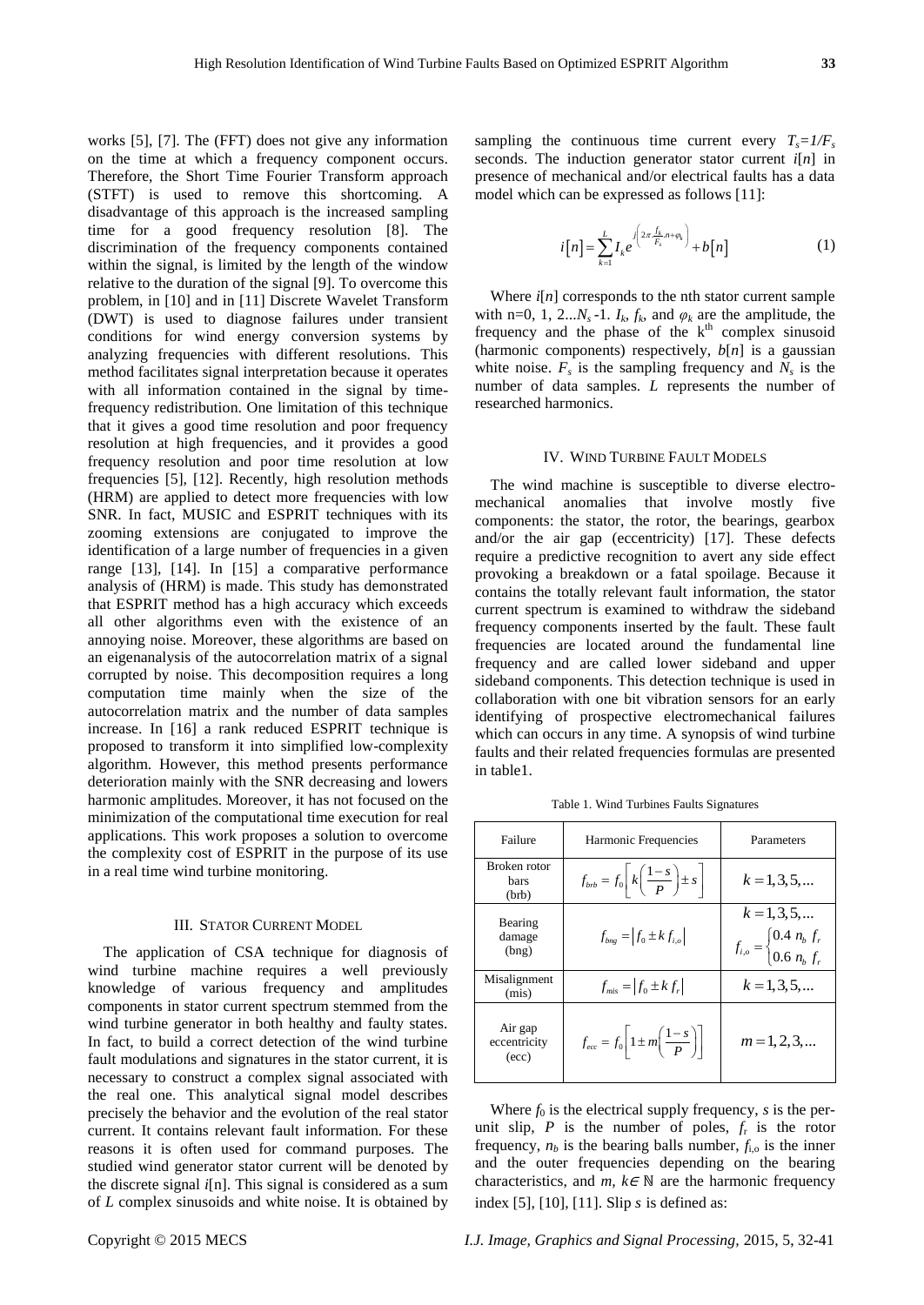$$
s = \frac{\omega_s - \omega_r}{\omega_s} \tag{2}
$$

$$
\omega_s = \frac{120f_0}{P} \tag{3}
$$

 $\omega$ <sub>s</sub> is the generator synchronous speed,

 $\omega_r$  is the relative mechanical speed of the generator,

These harmonics are extensively used as diagnostic measures in the csa approach.

#### V. ESPRIT METHOD THEORY

Co<sup>pyright</sup> Co<sup>pyright</sup> Co<sup>pyright</sup> Co<sup>pyright</sup> Copyright Copyright Copyright Copyright Copyright Copyright Copyright Copyright Copyright Copyright Copyright Copyright Copyright Copyright Copyright Copyright Copyright Cop High resolution methods are recently used for fault diagnosis. They can detect and identify the faulty element based on its frequency. The most accurate and efficient technique is ESPRIT which belongs to the subspace parametric spectrum estimation methods. It is based on eigenvector decomposition which aims to separate the observation space in a signal subspace, containing only useful information, and its orthogonal complement, called noise subspace. The rotational invariance between both subspaces allows extracting of the parameters of spectral components present within the investigated waveform [18], [19], [21].  $s = \frac{\omega_2 - \omega_2}{\omega_0}$  (2) Where M is the data of  $\omega_2 = \frac{2\omega_2 - \omega_2}{\omega_0}$  (3) Where M is the data of  $\omega_2 = \frac{2\omega_2 - \omega_2}{\omega_0}$  (a) Where M is the data of data matrix defined by:<br>
thus his the galacton conclusion speed

#### *A. Autocorrelation Matrix Estimation*

Based on the stator current model defined by the equation (1), the autocorrelation matrix can be then estimated as follow [20]:

$$
R_i = E\Big[i(n)\,i^H(n)\Big] = R_s + R_b = S.P.S^H + \sigma_b^2 \,I \tag{4}
$$

It is composed by the sum of signal and noise autocorrelation matrices. Where *H* is the Hermitian transpose,  $\sigma_b$ <sup>2</sup> is the variance of the white noise, *I* is the identity matrix of size  $(N_s \times N_s)$  and P is the power matrix of the harmonics:

$$
P = diag\left[I_1^2 I_2^2 \cdots I_L^2\right]
$$
 (5)

*S* is the Vandermonde matrix defined by:

$$
S = [s_1 \cdots s_i \cdots s_L]
$$
 (6)

$$
S_{k} = \left[1 e^{j\left(2\pi \frac{f_{k}}{F_{s}}\right)} e^{j\left(4\pi \frac{f_{k}}{F_{s}}\right)} \cdots e^{j\left(2\pi \left(N_{s}-1\right) \frac{f_{k}}{F_{s}}\right)}\right]^{T}
$$
(6)

computation of the autocorrelation matrix  $R_i$  inaccurate. The finite data length of the signal makes the For real purpose, this matrix is unknown and it must be singular. For effective detection, it is necessary to reduce the statistical fluctuations present in estimating the autocorrelation matrix by the averaging [8], [20]. In addition, the accuracy of ESPRIT depends on the dimension ( $M \leq N_s$ ) of  $R_i$ . It is possible to estimate it from the acquired data samples by the following relationship

$$
\hat{R}_i = \frac{1}{N_s - M + 1} D.D^H
$$
\n(8)

Where M is the data matrix order and *D* is a Hankel data matrix defined by:

$$
D = \begin{bmatrix} i(0) & \cdots & i(N_s - M) \\ \vdots & \cdots & \vdots \\ i(M-1) & \cdots & i(N_s - 1) \end{bmatrix}
$$
 (9)

The dimension of  $R_i$  should be high enough to have more eigenvalues for noise space and should be low enough to minimize the computation time cost. When the value of *M* decreases below  $N_s/3$ , it can be seen the increase of the frequency detection error. Contrariwise, if *M* increases beyond *N<sup>s</sup>* /2, calculation time increases. So, there is a trade-off for the right choice of *M*. Empirically, the value of  $M$  is chosen to be bounded as shown in  $(10)$ to give a good performance:

$$
\frac{N_s}{3} < M < \frac{N_s}{2} \tag{10}
$$

In this paper, the autocorrelation matrix dimension *M* is taken rounded down as follows:

$$
\hat{M} = Round\left(\frac{N_s - 1}{2}\right) \tag{11}
$$

Evidently, the number of frequencies *L* is not a priori known. The frequency signal dimension order (FSDO) *L* must to be estimated by the minimization of a cost function *MDL*(*k*) named minimum description length. In order to obtain a robust estimate, (MDL) criterion is used as shown in the following formula [19] for *k=1, 2,…, L*:

$$
MDL(k) = -\log \left( \frac{\prod_{i=k+1}^{L} \lambda_i^{\frac{1}{L-k}}}{\frac{1}{L-k} \sum_{i=k+1}^{L} \lambda_i} \right)^{\rho(L-k)} + \frac{1}{2} k \left( 2L - k \right) \log(\rho) \tag{12}
$$

$$
\rho = N_s - L - 2 \tag{13}
$$

Where  $\lambda_i$  are eigenvalues autocorrelation matrix  $R_i$ . Analytically, the estimate of *L* can then be expressed in the form:

$$
\hat{L} = \arg_k \min\left(MDL(k)\right) \tag{14}
$$

However, ESPRIT performances are completely degraded by choosing a wrong FSDO value.

## *B. Eigendecomposition of autocorrelation matrix*

The eigendecomposition of the autocorrelation matrix *R*<sub>i</sub> is given by exploiting the eigenvalues  $\{\lambda_1, \lambda_2, ..., \lambda_M\}$ and their corresponding signal eigenvectors  $\{v_1, v_2, ..., v_M\}$ [18]: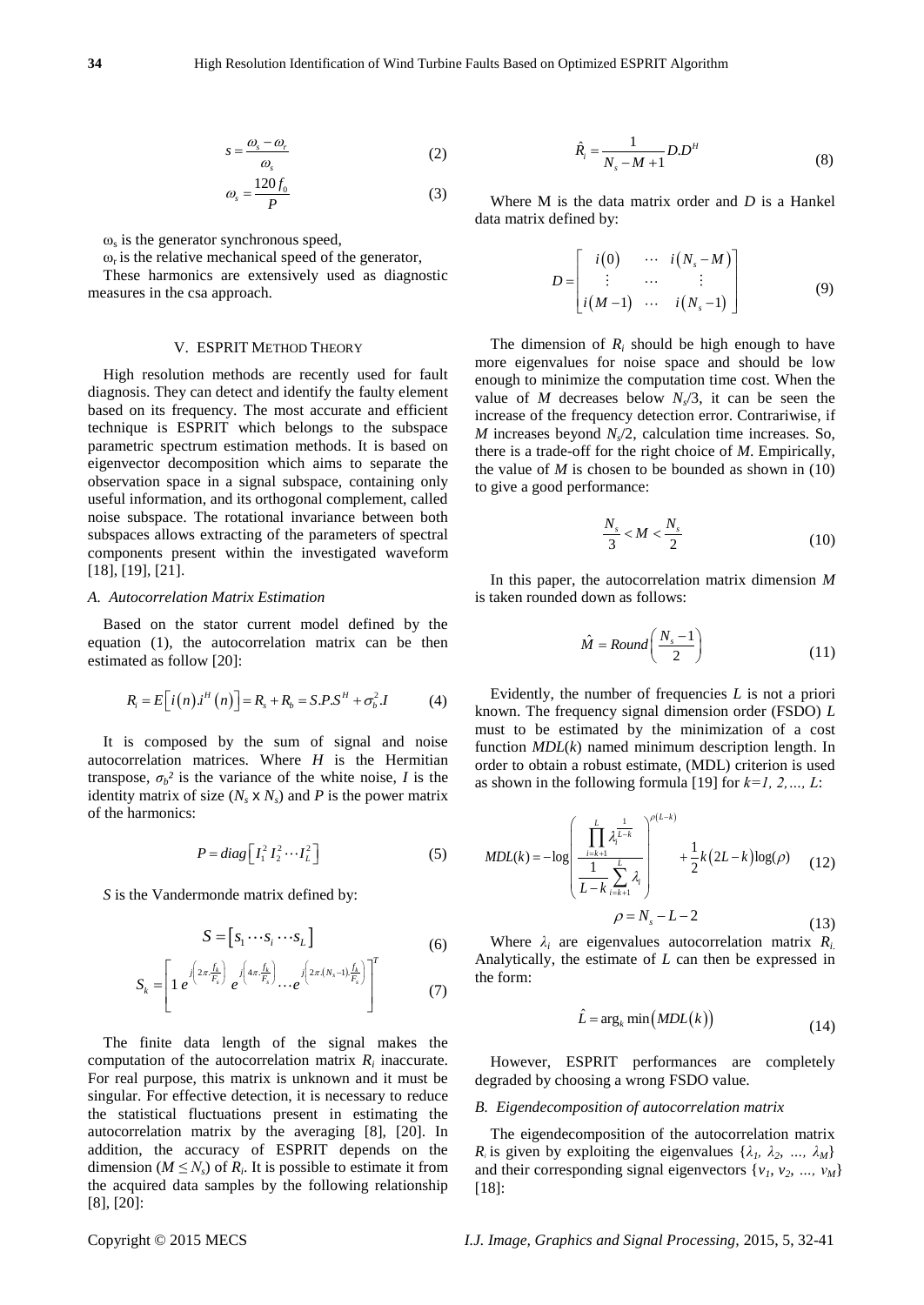$$
R_{i} = \sum_{k=1}^{N_{s}} \lambda_{k} v_{k} v_{k}^{H} = \underbrace{U_{s}.E_{s}.U_{s}^{H}}_{R_{s}} + \underbrace{U_{b}.E_{b}.U_{b}^{H}}_{R_{b}}
$$
(15)

Where:

$$
U_s = [\nu_1 \cdots \nu_L], E_s = diag [\lambda_1 \cdots \lambda_L]
$$
\n(16)

$$
U_b = \left[ v_{L+1} \cdots v_{N_s} \right], E_b = \sigma_b^2 I_{N_s - L}
$$
 (17)

 $U_s$  represents the eigenvectors matrix of the signal space related to the *L* largest eigenvalues arranged in descending order. Whereas, *U<sup>b</sup>* represents the eigenvectors matrix of the noise space related to the *Ns-L*  eigenvectors that, ideally, have eigenvalues equal to the variance noise  $\sigma_b$ ? Diagonal matrices  $E_s$  and  $E_b$  contain eigenvalues  $\lambda_i$  corresponding to eigenvectors  $v_i$ .

### *C. Frequency Estimation*

ESPRIT method is based on the study of the signal subspace  $E_s$ . It uses some rotational invariance properties founded naturally in the case of exponential. A decomposition of the matrix S into two matrices  $S_1$  and  $S_2$  is considered as follows:

$$
S = \begin{bmatrix} 1 & 1 & \cdots & 1 \\ \frac{1}{e^{2\pi \cdot \frac{f_1}{F_1}}} & \frac{1}{e^{2\pi \cdot \frac{f_2}{F_1}}} & \cdots & \frac{1}{e^{2\pi \cdot \frac{f_L}{F_L}}} \\ \vdots & \vdots & \cdots & \vdots \\ \frac{1}{e^{2\pi (N_s - 1)\cdot \frac{f_1}{F_s}}} & \frac{1}{e^{2\pi (N_s - 1)\cdot \frac{f_2}{F_s}}} & \cdots & \frac{1}{e^{2\pi (N_s - 1)\cdot \frac{f_L}{F_s}}} \end{bmatrix} S_1 \begin{bmatrix} S_1 \\ S_2 \end{bmatrix}
$$
(18)

 $S_I$  represents the first  $N_s$ -1 rows of the matrix S

 $S_2$  represents the last  $N_s$ -1 rows of the matrix S

The rotational invariance between both subspaces leads to the equation:

$$
S_1 = \Phi S_2 \tag{19}
$$

The matrix Φ contains all informations about *L* components frequencies. Nevertheless, the estimated matrices *S* can contain errors. Thereafter, the ESPRIT-TLS (total least-squares) algorithm finds the matrix Φ by minimization of matrix error given by [21]:

$$
\Phi = \begin{bmatrix} e^{j\left(2\pi \frac{f_1}{F_s}\right)} & 0 & \cdots & 0 \\ 0 & e^{j\left(2\pi \frac{f_2}{F_s}\right)} & \cdots & 0 \\ \vdots & \vdots & \ddots & \vdots \\ 0 & 0 & \cdots & e^{j\left(2\pi \frac{f_1}{F_s}\right)} \end{bmatrix}
$$
(20)

The determination of this matrix can lead to obtain the frequency estimates defined by this formula:

$$
f_k = \frac{Arg(\Phi_{k,k})}{2\pi} F_s, \ k = 1, 2, \dots, L
$$
 (21)

*D. Harmonics Powers Estimation*

Once the searched frequencies components of the signal are estimated by ESPRIT, the values of their amplitudes and then their powers can be estimated. By using the eigendecomposition of the subspace signal [18], [20]:

$$
R_s = S.P.S^H = \sum_{k=1}^{L} \left(\lambda_k + \sigma_b^2\right) v_k v_k^H
$$
\n(22)

It is assumed that the eigenvectors of the signal subspace are normalized as follows:

$$
v_k^H . v_k = 1 \tag{23}
$$

Thus, for *k=1, 2,…, L*:

$$
R_i \nu_k = \lambda_k \nu_k \tag{24}
$$

Multiplying both sides of this equation by  $v_k^H$ :

$$
v_k^H \cdot R_i \cdot v_k = \lambda_k v_k^H \cdot v_k \tag{25}
$$

According to  $(4)$ ,  $(11)$  and  $(21)$ :

$$
v_k^H . R_i . v_k = v_k^H . \left[ \sum_{k=1}^L P_k s_k s_k^H + \sigma_b^2 . I \right] . v_k = \lambda_k \tag{26}
$$

This equation can be simplified as follows:

$$
\sum_{k=1}^{L} P_k . \left| s_k^H . \nu_k \right|^2 = \lambda_k - \sigma_b^2 \tag{27}
$$

Using the following equation:

$$
\left| s_k^H . v_k \right|^2 = \left| Q_k \left( e^{j2\pi f_k} \right) \right|^2 \tag{28}
$$

Equation (22) can be written in the following expression:

$$
\sum_{k=1}^{L} P_k \left| Q_k \left( e^{j2\pi f_k} \right) \right|^2 = \lambda_k - \sigma_b^2 \tag{29}
$$

This equation is a set of *L* linear equations with a number *L* of unknown harmonics powers. It is very easy to extract the harmonics powers vector *P* from the equation (25) by simple resolution.

#### VI. IMPROVED ESPRIT METHOD

The discrimination of all small amplitude frequency components around  $f_0$  by ESPRIT method is difficult. This is mainly due to the significant computation time elapsed by this algorithm to find harmonic sideband components correctly. Furthermore, ESPRIT calculation cost increases when the size of the autocorrelation matrix

Copyright © 2015 MECS *I.J. Image, Graphics and Signal Processing,* 2015, 5, 32-41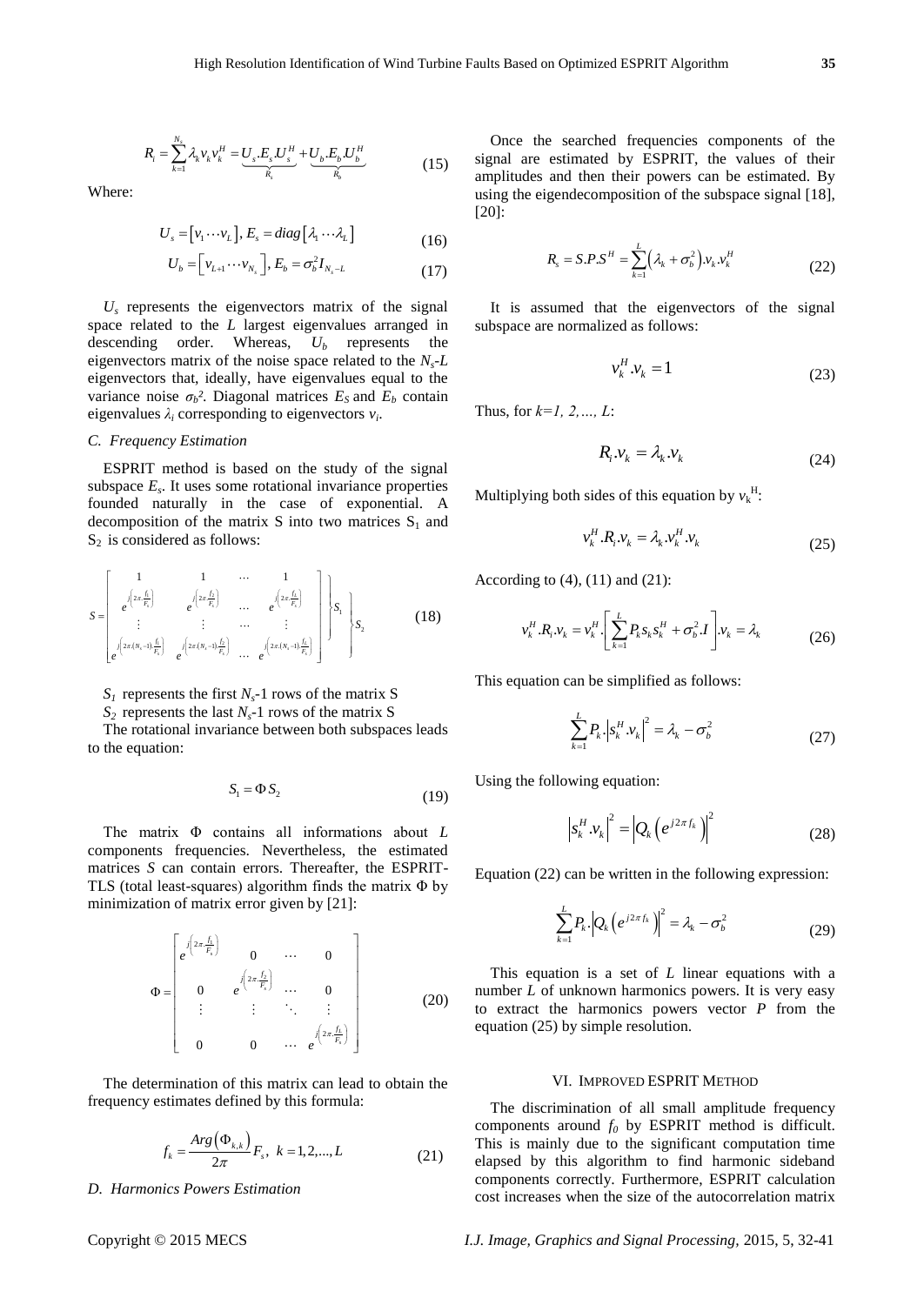and the number of data samples increase. It depends on the complexity of  $N_s^3$ . This delay forms a major drawback that can cause a catastrophic evolution of a wind turbine fault which may lead to greatest damages. In order to apply a proactive, robust and real time wind turbine condition monitoring, an improved version of ESPRIT algorithm entitled Fast-ESPRIT was used. Figure 1 shows the block diagram scheme of different stages that Fast-ESPRIT algorithm must execute to identify the fault harmonic frequencies and their powers.



Fig 1. Block diagram scheme of the Fast-ESPRIT algorithm

The ameliorated algorithm is based on both a bandpass IIR filtering and decimation technique in the fault frequency bandwidth  $[f_l, f_h]$ , where  $f_l, f_h$  are the low cutoff and high cut-off frequency of the band-pass filter. This process provides a remarkable reduction in computation time and in data memory size. The decimation factor used in this research is computed with respect to the Nyquist criteria as follows [22]:

$$
\Gamma = \begin{cases} \frac{F_{Nyquist}}{2f_0} = \frac{F_s}{4f_0} & \text{if } f_h < 95 \, Hz \\ \frac{F_{Nyquist}}{6f_0} = \frac{F_s}{12f_0} & \text{if } 95 \, Hz \le f_h < 500 \, Hz \end{cases} \tag{30}
$$

Figure 2 shows the variation of  $\Gamma$  according to  $f_h$ . The decimation factor decreases with the increase of the maximum harmonics frequency detected in the signal.



Fig 2. Evolution of decimation factor with fault frequency

In the first time, the acquired sequences  $i_{1,2,3}[n]$  of the three phase stator current sampled at the frequency  $F_s$ , are used to calculate the stator current space vector as follows [23]:

$$
i_d = \frac{i_1 + ai_2 + a^2 i_3}{3}, \ \ a = e^{j\frac{2\pi}{3}} \tag{31}
$$

Where  $a$ ,  $a^2$  are the spatial operators. This vector allows a fault diagnosis on all phase stator current instead of examining fault signature on each ones. With this method computation time will be minimized. In the second step, an estimation of the autocorrelation matrix  $R_i$  is realized and therefore the eigenvalues  $\lambda_i$  are extracted to estimate the number of researched harmonics *L* in the stator current signal with respect to *MDL* criterion seen in (14). Then, the signal sequence  $i<sub>d</sub>[n]$  is filtered via a recursive Infinite Impulse Response (IIR) digital band-pass filter based on a least squares fit in the frequency range  $[f_l, f_h]$  characterizing the fault. This filter has a flat response in the desired bandwidth and its use is justified by the fact that it will be helpful to extract just the informations contained in the signal which are useful in the fault recognition which can occurs at any time. In the third stage, the received sequence of the stator current space vector  $i_{df}[n]$  is decimated by a factor  $\Gamma$  shown in (30). In addition, the applied decimation uses low-pass filter to ensure anti-aliasing. The motivation for this decimation is to reduce the cost processing and memory required for a cheaper implementation. Finally, the ESPRIT algorithm is applied on the decimated signal sequence having  $N_s/\Gamma$  data samples to identify all frequency components and their powers contained in the signal.

## VII. SIMULATION RESULTS AND ANALYSIS

The developed approach seen in the previous section has been applied and simulated under different scenarios of wind turbine fault types shown in table 1. To evaluate its performance in real time fault detection, Fast-ESPRIT algorithm has been integrated with a fault diagnosis controller which coordinates with vibration sensors localized in specific wind turbine mechanical components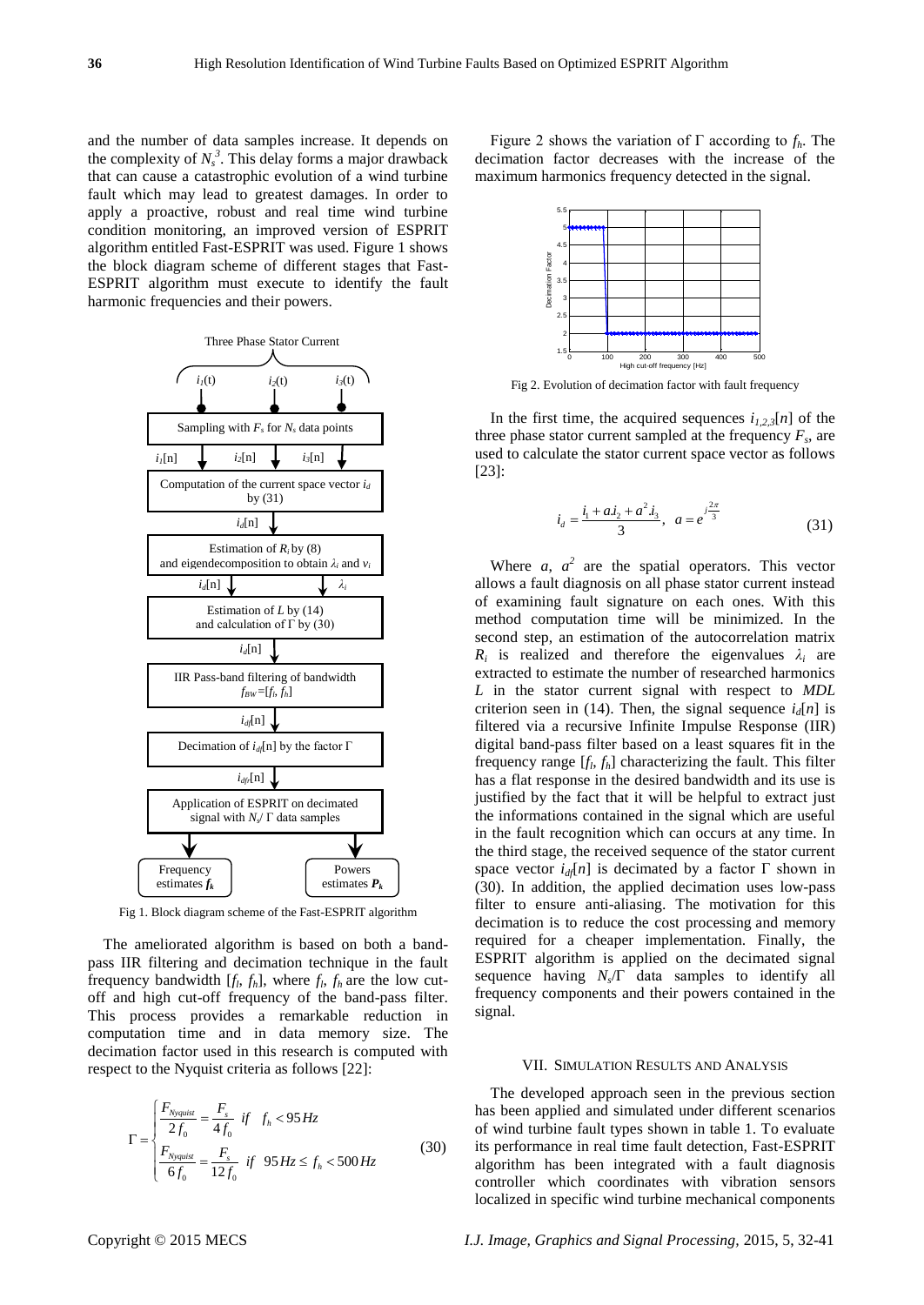to monitor vibration levels. The controller decides and classifies the existence of a fault depending on vibration measurements collected by the sensors and the harmonic frequencies with their powers estimated by the Fast-ESPRIT method. Figure 2 illustrates the explained technique. Besides, the applied diagnosis algorithm is based on the use of a fault frequency band switching which sweeps any prospective faults that may occur and subsequently classify them by type according to their frequencies. Thus, the diagnosis is made by the intervals of the spectrum reflecting the signature of a possible default [24], [26]. This means that the Fast ESPRIT method will not be applied to the entire signal but only on a part that contains the target information to be extracted for analysis. In case of fault detection, a system alarm is triggered to alert monitoring and maintenance staff for an emergency intervention repair.



Fig 3. Intelligent wind turbine faults diagnosis by Fast-ESPRIT

This procedure provides many benefits because it allows high recognizing and classification of faults with economic and real time implementation [25]. Computer simulations are realized in Matlab for a faulty wind turbine generator using 2 pair poles, 4kW/50Hz, 230/400V. The induction generator stator current, is simulated by using the signal model described in (1) for the different failure kinds described in table 1. The parameters of the simulations are illustrated in table 2.

To simplify the simulation, a single phase of the generator stator current has been studied. The power of each fault is calculated based on its amplitude as follows:

$$
P_k = 10\log_{10}\left(\frac{I_k}{2}\right) \tag{32}
$$

Before examining the stator current signal, it must be filtered to obtain in the output a composite signal having a totally negligible noise compared to the fundamental and its harmonics.

| Parameter                                             | Value                            |
|-------------------------------------------------------|----------------------------------|
| S                                                     | 0,033                            |
| P                                                     | $\mathcal{D}_{\mathcal{A}}$      |
| fo                                                    | 50 Hz                            |
| t,                                                    | 29,01 Hz                         |
| n <sub>b</sub>                                        | 12                               |
| $N_{s}$                                               | 1024                             |
| F.                                                    | 1000 Hz                          |
| <b>Fundamental Stator</b><br><b>Current Amplitude</b> | 10A                              |
|                                                       |                                  |
| Computer Processor                                    | Intel Core2 Duo<br>T6570 2,1 GHz |

Table 2. Parameters used in the simulations

# *A. Air gap eccentricity detection*

Table 4 shows the simulation results for identifying wind turbine generator air gap eccentricity fault signature in the goal to compare the performance of the original ESPRIT-TLS with the proposed Fast-ESPRIT. The harmonics characterizing this fault are given by table 3.

Table 3. Air gap eccentricity fault parameters

| $f_{\text{ecc}}$ (Hz) | $I_{\rm ecc}$ (A) | $P_{\text{ecc}}$ (dB) | $\rm N_h$ | <b>SNR</b><br>(dB) |
|-----------------------|-------------------|-----------------------|-----------|--------------------|
| 25.825<br>74.175      | 0.4<br>0.3        | $-10.97$<br>$-13.46$  |           | 80                 |

This experiment was done with a high signal to noise ratio to determine the computing time and the required memory size in both algorithms.

Table 4. Computation performance comparison

| Met<br>hod                       | Data<br>sample<br>s | Harmonics<br>$f_k/P_k$                                               | Signal<br>Memor<br>y<br>size<br>(KB) | M   | Time<br>(s) |
|----------------------------------|---------------------|----------------------------------------------------------------------|--------------------------------------|-----|-------------|
| Ori<br>gina<br><b>ESP</b>        | 1024                | 50.00Hz/16.99dB<br>$25.82$ Hz/ -<br>10.97dB<br>$74.17Hz/ -$          | 16                                   | 511 | 4.3471      |
| <b>RIT</b>                       |                     | 13.47dB                                                              |                                      |     |             |
| Fast<br><b>ESP</b><br><b>RIT</b> | 205                 | 49.99Hz/16.96dB<br>$25.81Hz$ .<br>12.10dB<br>$74.17Hz/ -$<br>14.12dB | 3.2                                  | 102 | 0.03046     |

It is very clear from table 4 that both original and fast ESPRIT algorithms provide satisfactory accuracy, and they correctly identify the  $L=3$  harmonics despite with smallest powers case. The little performance difference observed in the Fast- ESPRIT is justified by the attenuations caused by the IIR band pass filter used. Furthermore, the obtained results confirm the important reduction of the computational time with 142.7 times, the memory size required for processing with 5 times and complexity has been changed from  $N_s^3$  to  $(N_s/\Gamma)^3$ .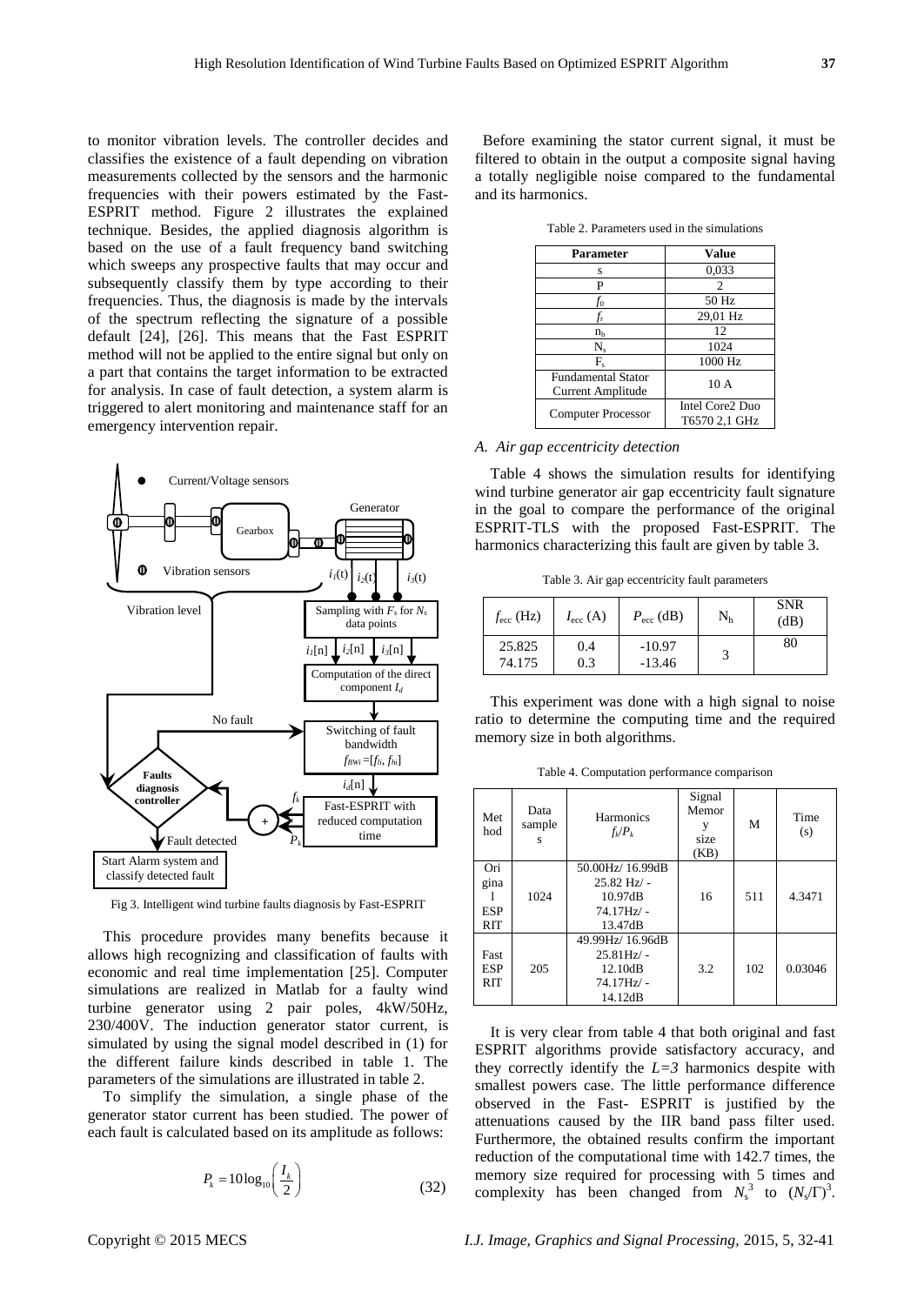

Fig 4. Estimation of signal harmonics number by MDL criterion

In addition, a negligible performance loss is observed in the power and frequency estimation caused by the band pass filter attenuations. Figure 4 illustrates the estimation of the signal subspace dimension by means of the Rissanen criteria based on *MDL* function cost shown in (12) and (14). Figure 5 shows the frequency response gain of the Yule-Walk IIR band pass filter used in the Fast-ESPRIT algorithm having an order h=25. Obviously, the filter has a flat response in the bandwidth target.



Fig 5. IIR filter Yule-Walk frequency response gain

Whereas, figure 6 illustrates graphically the power and frequency estimates given by the proposed method. It seems obviously that Fast-ESPRIT has detects all harmonics existents in the eccentricity fault range [20, 80]Hz with high precision.



Fig 6. Power and Frequency estimates by Fast-ESPRIT for eccentricity fault

#### *B. Broken rotor bars detection*

The proposed Fast-ESPRIT method has been applied for a wind turbine generator stator current to detect broken rotor bars fault signature in the frequency range [15, 80]Hz. The characteristics of this fault harmonics are shown in table 5. The obtained results are averaged over fifty realizations.

Table 5. Broken rotor bars fault parameters

| $f_{\rm{brb}}$ (Hz) | $I_{\rm{brb}}(A)$ | $P_{\rm{brb}}$ (dB) | $\rm N_h$     | $SNR$ (dB) |
|---------------------|-------------------|---------------------|---------------|------------|
| 22.525              | 0.3               | $-13.47$            |               |            |
| 25.825              | 0.45              | $-9.95$             |               |            |
| 70.875              | 0.35              | $-12.13$            | $\mathcal{D}$ | 20         |
| 74.175              | 0.4               | $-10.97$            |               |            |

From Figure 7, the Fast ESPRIT method flows a large calculation time with a large average estimation error rate for discriminating the fault harmonics and their powers contained in a very noisy stator current signal having SNR value less than or equal to 15dB. This can be interpreted by the delays caused by the algorithm search to find the eigenvalues and eigenvectors of the autocorrelation matrices in both signal and noise spaces. Contrariwise, the calculation time in question decreases gradually for a slightly noisy signal with SNR>15dB. The average estimation error declines also to fall to a minimum value for large values having SNR>55dB.



Fig 7. Evolution of fault powers estimation error and computation time with SNR

The method finds difficulty in identifying faults in a very noisy environment. As shown in figure 8, for a stator current signal with a high annoying noise SNR<10dB, detection fault powers presents a considerable error and a remarkable instability level.



Fig 8. Variation of fault powers estimation error depending on IIR filter order and SNR

This error rate decreases when the order of the Yule-Walk IIR band pass filter increases. However, the identification performance improves when signal to noise ratio SNR exceeds 10dB. In this case, the average error rate estimation stabilizes gradually to reach an asymptotic value.

Although the standard deviation of the average estimation error is low, thus by increasing the order of the Yule-Walk IIR band pass filter, the accuracy of the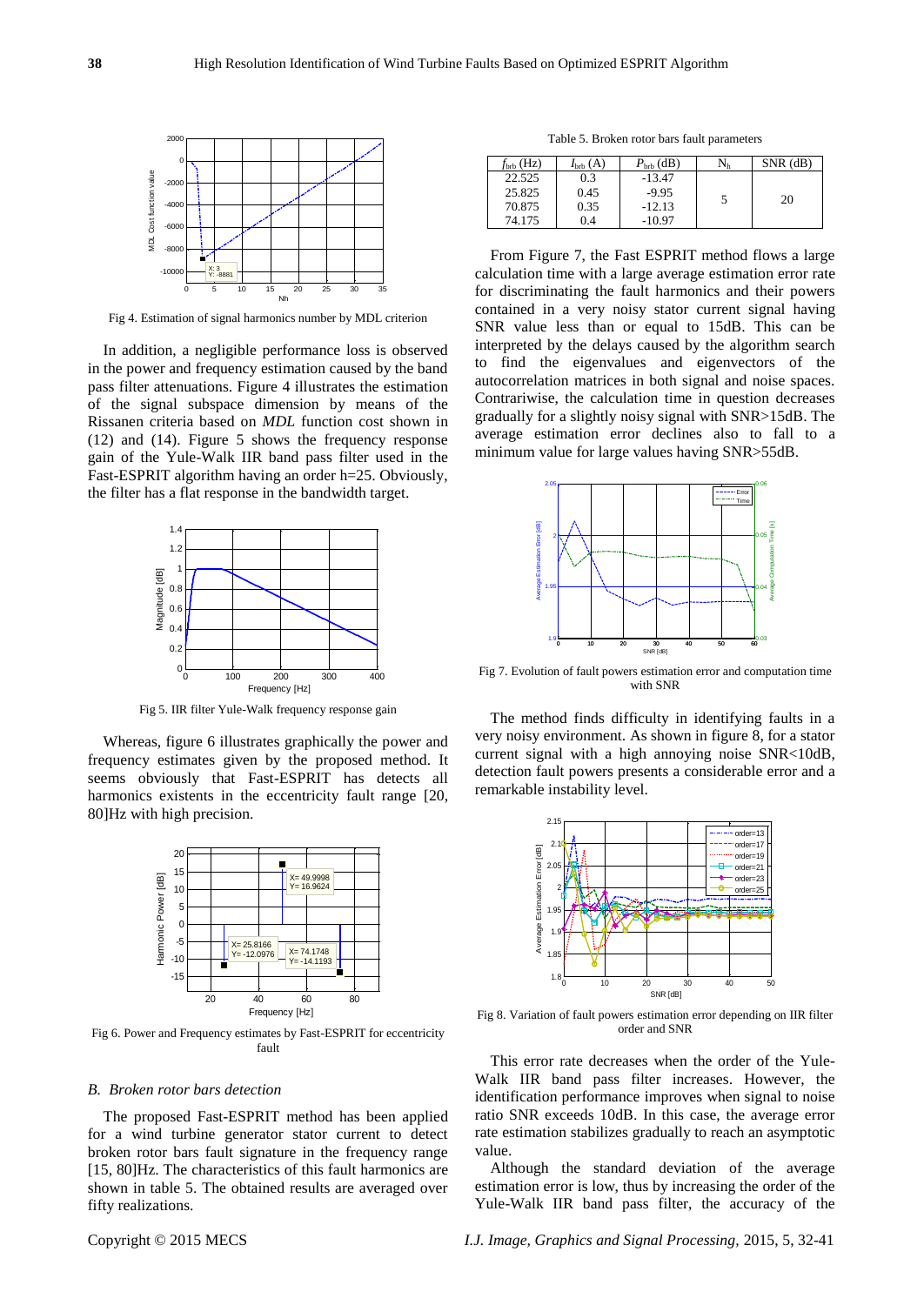method is improved proportionately. By analyzing figure 9, the fault harmonics discrimination having low amplitudes is so difficult because the power average estimation error reaches a maximum value especially when the SNR decreases. Thus a satisfactory recognition results requires an SNR greater than 15dB.



Fig 9. Variation of fault powers estimation error according to fault amplitude and SNR

Against, when the fault magnitude increases the algorithm becomes able to track automatically the harmonics more accurately.



Fig 10. Power and Frequency estimates by Fast-ESPRIT for broken rotor bars fault

Figure 10 provides the achieved detection by the proposed method of broken rotor bars fault harmonics. It is noted that the Fast-ESPRIT algorithm was able to separate spectral components much closer and lower accurately in an optimal computation time which equal to 0.03021 second.

## *C. Bearing damage detection*

In the third test, the proposed algorithm has been used to detect bearing damage fault signature in the frequency range [40, 200]Hz. The table 6 gives the simulated fault parameters.

Table 6. Bearing damage fault parameters

| $f_{\text{bng}}$ (Hz) | $I_{\text{bng}}(A)$ | $P_{\text{bng}}$ (dB) | $\rm N_h$ | $SNR$ (dB) |
|-----------------------|---------------------|-----------------------|-----------|------------|
| 89.248<br>155.248     | 0.2<br>0.25         | $-16.99$<br>$-15.05$  |           | 20         |

Figure 11 shows that the proposed approach provides a satisfactory result with high accuracy with a minimum computation cost which reach 0.07093 second even if the frequency range is wide. It is noted that this computation time is the twice compared to the time required to detect the previous faults.



Fig 11. Power and Frequency estimates by Fast-ESPRIT for bearing damage fault

#### *D. Misalignment detection*

In this simulation, Fast-ESPRIT method has been evaluated to identify an important number of harmonics charactering misalignment fault signature in the frequency bandwidth [10, 210]Hz.

Table 7. Misalignment fault parameters

| $f_{\rm mis}$ (Hz)                             | $I_{\rm mis}$ (A)                            | $P_{\rm mis}$ (dB)                                                   | $\rm N_h$ | $SNR$ ( $dB$ ) |
|------------------------------------------------|----------------------------------------------|----------------------------------------------------------------------|-----------|----------------|
| 21<br>37.03<br>79<br>95.05<br>137.03<br>195.05 | 0.22<br>0.33<br>0.27<br>0.37<br>0.18<br>0.15 | $-16.16$<br>$-12.64$<br>$-14.38$<br>$-11.65$<br>$-17.90$<br>$-19.49$ |           | 20             |

Referring to the figure 12, the applied method offers good estimation ability with a very good computation cost equal to 0.07178 second.



Fig 12. Power and Frequency estimates by Fast-ESPRIT for misalignment fault

As illustrated in the figure 13, when the frequency bandwidth [*f<sup>l</sup>* , *fh*] characterizing a fault contains an upper bound *f<sup>h</sup>* which is increased and approaching or exceeding the value  $F_{Nyquist}/2=F_s/4$ , the decimation factor Г decreases and thereafter the signal data samples increases. This causes the increase of the signal autocorrelation matrix dimension. Consequently this leads to a large calculation time. On the other side, if *fh*<  $F_{Nyquist}/2$  the computation time required by the Fast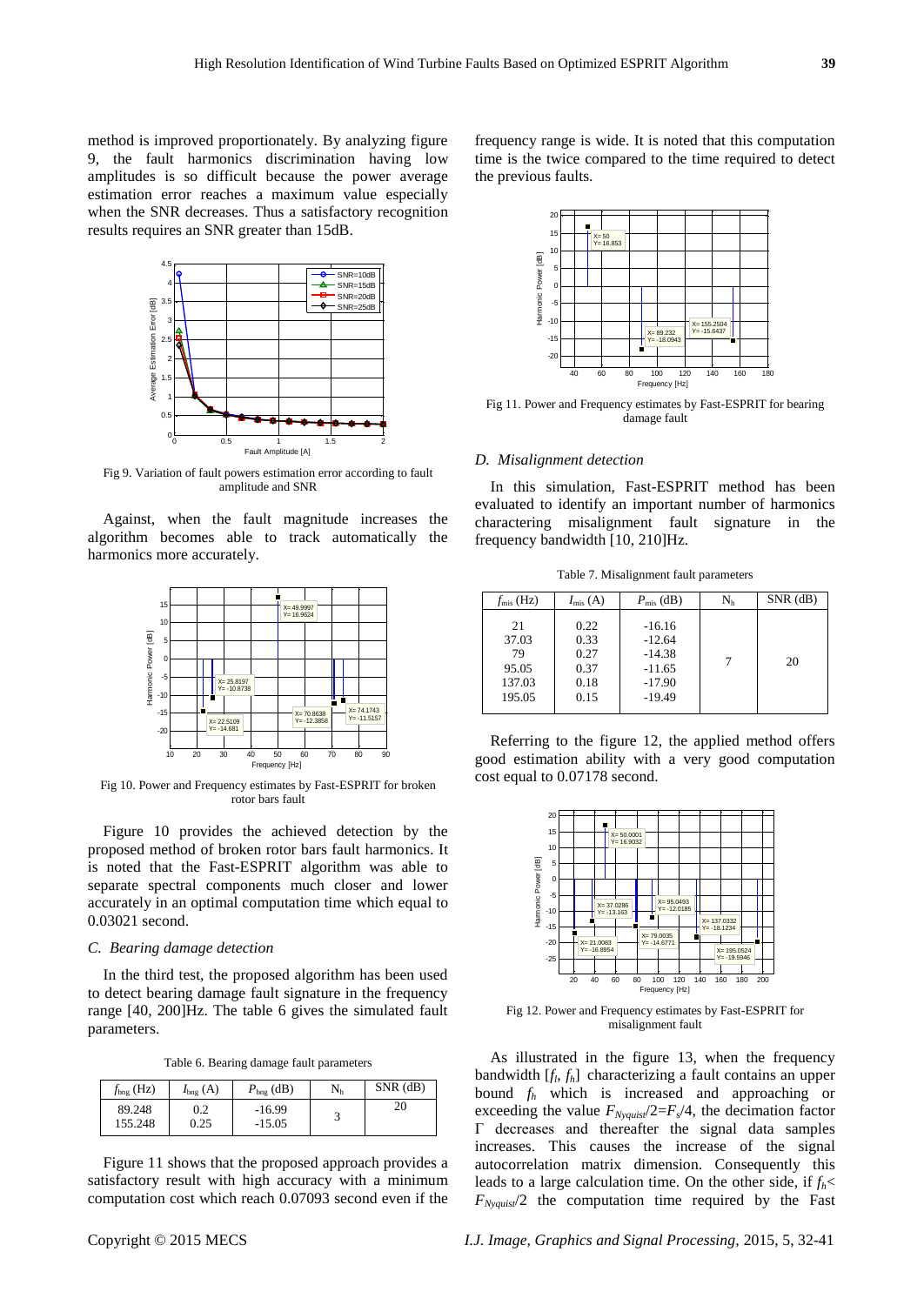ESPRIT algorithm becomes minimal and it is almost without a big change despite the increase of the fault harmonics number contained in the stator current signal. This increase influences slightly on the calculation time which can be calculated as follows:

$$
T_c = \Delta t \frac{N_s}{\Gamma} \tag{33}
$$

Where  $\Delta t$  is the time required to process one data sample.



Fig 13. Computation time depending on Fault Frequency range and decimation factor

Another remark that can be added to this interpretation is that the increase of  $F_s$  leads to increase the size of the signal data samples. This causes the augmentation of the autocorrelation matrix dimension. As result, the Fast-ESPRIT method takes a long time to discriminate all the frequencies contained in the processed signal with an acceptable accuracy. So in order to adapt accurately the detection algorithm to a real-time application, there is a trade-off between the choice of an optimal sampling frequency in a side and the computation time in the other side.

### VIII. CONCLUSION

ESPRIT method has better performances than others super resolution algorithms for identifying frequencies from a short data signal acquisition drowned in a noise. However, the main drawback of this technique is the high computational time especially when the size of the signal autocorrelation matrix increases. A new version of the ESPRIT algorithm is proposed in this paper entitled Fast-ESPRIT. An improvement is realized with an adequate IIR band pass filtering and an optimal decimation technique. This enhancement leads to low complexity, to satisfactory accuracy and to memory storage reduction algorithm. The proposed technique was applied under different wind turbine faults to evaluate its resolution ability. Analysis of the simulation results shows that estimator achieves remarkable performance estimation in extracting frequencies and amplitudes in a specified bandwidth than the original ESPRIT. Moreover, due to its advantages, Fast-ESPRIT method can be implementable for real time fault diagnosis. The future work will be focused to ameliorate Fast-ESPRIT detection efficiency in the case of low amplitudes harmonics.

#### **REFERENCES**

- [1] Hamid A. Toliyat et al., "Electric Machines Modeling, Condition Monitoring, and Fault Diagnosis", CRC Press Taylor & Francis Group NW 2013.
- [2] M. L. Sin, W. L. Soong and N. Ertugrul, "On-Line Condition Monitoring and Fault Diagnosis – A Survey" Australian Universities Power Engineering Conference, New Zealand, 2003.
- [3] M.L. Sin et al, "Induction Machine On-Line Condition Monitoring and Fault Diagnosis – A Survey", http://www.academia.edu/416441/Induction\_Machine\_on \_Line\_Condition\_Monitoring\_and\_Fault\_Diagnosis\_A\_S urvey.
- [4] K. K. Pandey et al, "Review on Fault Diagnosis in Three-Phase Induction Motor", MEDHA – 2012, Proceedings published by International Journal of Computer Applications (IJCA).
- [5] E. Al Ahmar et al, "Advanced Signal Processing Techniques for Fault Detection and Diagnosis in a Wind Turbine Induction Generator Drive Train: A Comparative Study", IEEE Energy Conversion Congress and Exposition ECCE 2010, Atlanta United States 2010.
- [6] John L. Semmlow, "Biosignal and Biomedical Matlab-Based Applications", Marcel Dekker, Inc New York 2004.
- [7] Neelam Mehala et al, "Condition monitoring methods, failure identification and analysis for Induction machines", International Journal of Circuits, Systems and Signal Processing, Issue 1, Volume 3, 2009, pages 10-17.
- [8] Gérard Blanchet and Maurice Charbit, "Digital Signal and Image Processing using Matlab", ISTE USA 2006.
- [9] Yassine Amirat et al, "Wind Turbine Bearing Failure Detection Using Generator Stator Current Homopolar Component Ensemble Empirical Mode Decomposition", IECON 2012 - 38<sup>th</sup> Annual Conference on IEEE Industrial [Electronics Society.](http://ieeexplore.ieee.org/xpl/mostRecentIssue.jsp?punumber=6373889)
- [10] Elie Al-Ahmar et al, "Wind Energy Conversion Systems Fault Diagnosis Using Wavelet Analysis", International Review of Electrical Engineering Volume 3, No 4 2008, pages: 646-652, http://hal.univ-brest.fr/docs/00/52/65/07 /PDF/IREE\_2008\_AL-AHMAR.pdf.
- [11] El Houssin El Bouchikhi, Vincent Choqueuse, M.E.H. Benbouzid, "Non-stationary spectral estimation for wind turbine induction generator faults detection", Industrial Electronics Society, IECON 2013-39th Annual Conference of the IEEE 2013, pp 7376-7381.
- [12] Ioannis Tsoumas et al, "A Comparative Study of Induction Motor Current Signature Analysis Techniques for Mechanical Faults Detection, SDEMPED 2005 - International Symposium on Diagnostics for Electric Machines", Power Electronics and Drives Vienna, Austria, 7-9, September 2005.
- [13] [Yong-Hwa Kim,](http://ieeexplore.ieee.org/search/searchresult.jsp?searchWithin=p_Authors:.QT.Yong-Hwa%20Kim.QT.&newsearch=true) "High-Resolution Parameter Estimation Method to Identify Broken Rotor Bar Faults in Induction Motors, [IEEE Transactions on](http://ieeexplore.ieee.org/xpl/RecentIssue.jsp?punumber=41) Industrial Electronics, Vol. 60, [Issue 9,](http://ieeexplore.ieee.org/xpl/tocresult.jsp?isnumber=6512583) pages 4103 – 4117, September 2013.
- [14] Shahin Hedayati Kia et al, "A High-Resolution Frequency Estimation Method for Three-Phase Induction Machine Fault Detection", IEEE Transactions on Industrial Electronics, Vol. 54, No. 4, AUGUST 2007.
- [15] Saad Chakkor et al., "Performance Analysis of Faults Detection in Wind Turbine Generator Based on High-Resolution Frequency Estimation Methods", International